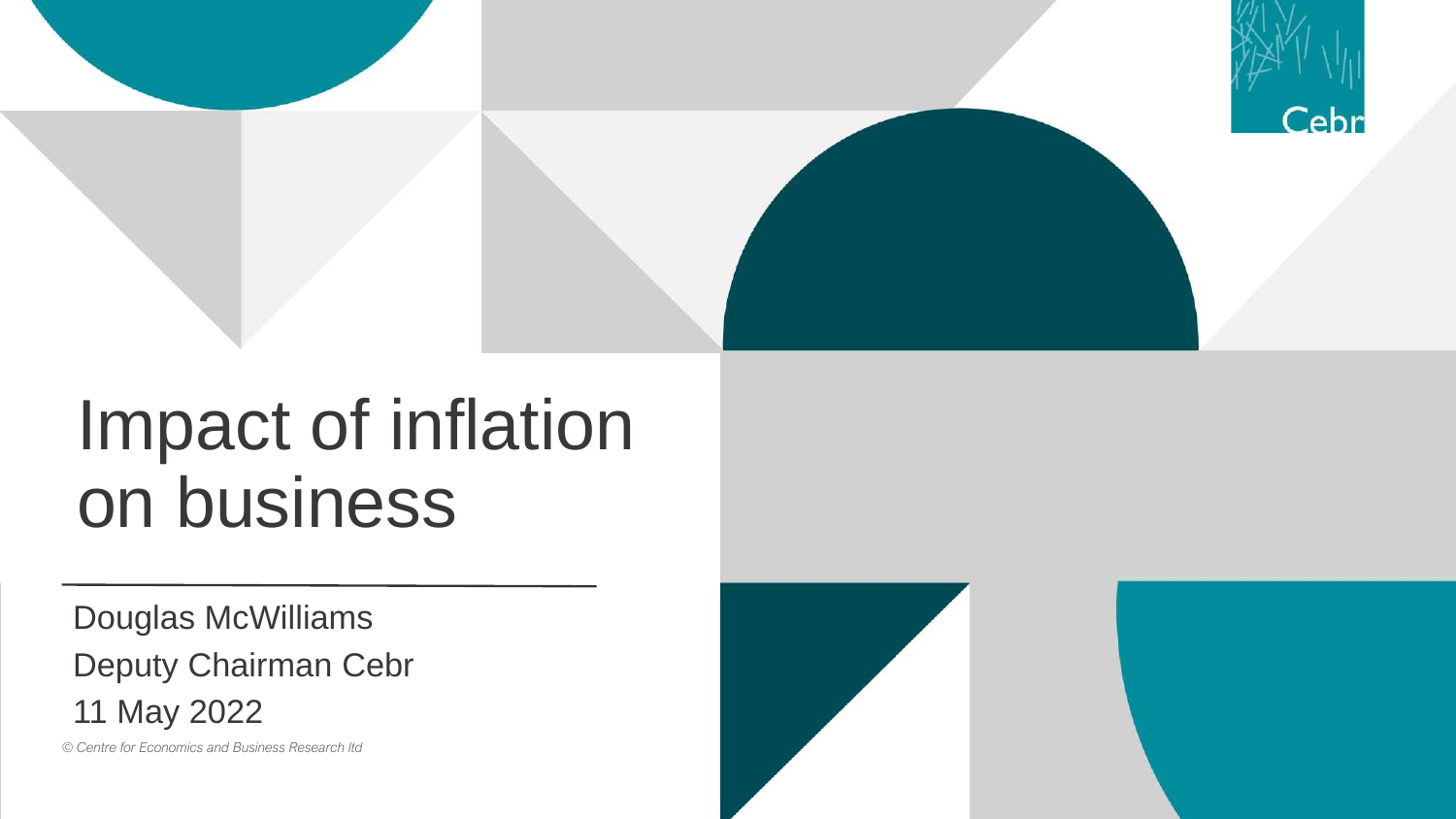

- Why the authorities failed to forecast inflation
- Why they failed to take action
- What is likely to happen
- What does this mean for business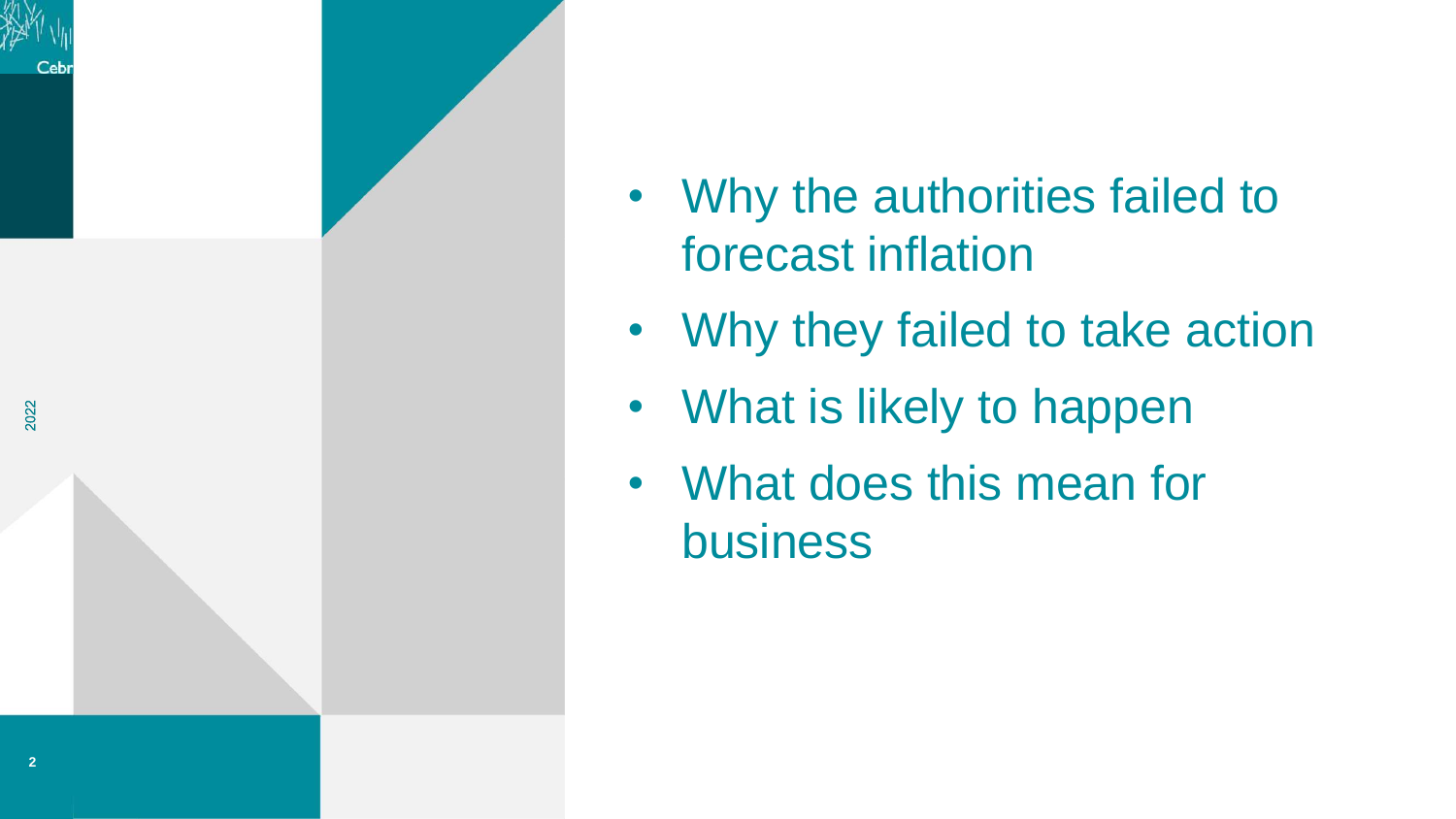I'm blue in the face from trying to persuade Treasury, OBR and Bank to listen to a wider selection of views

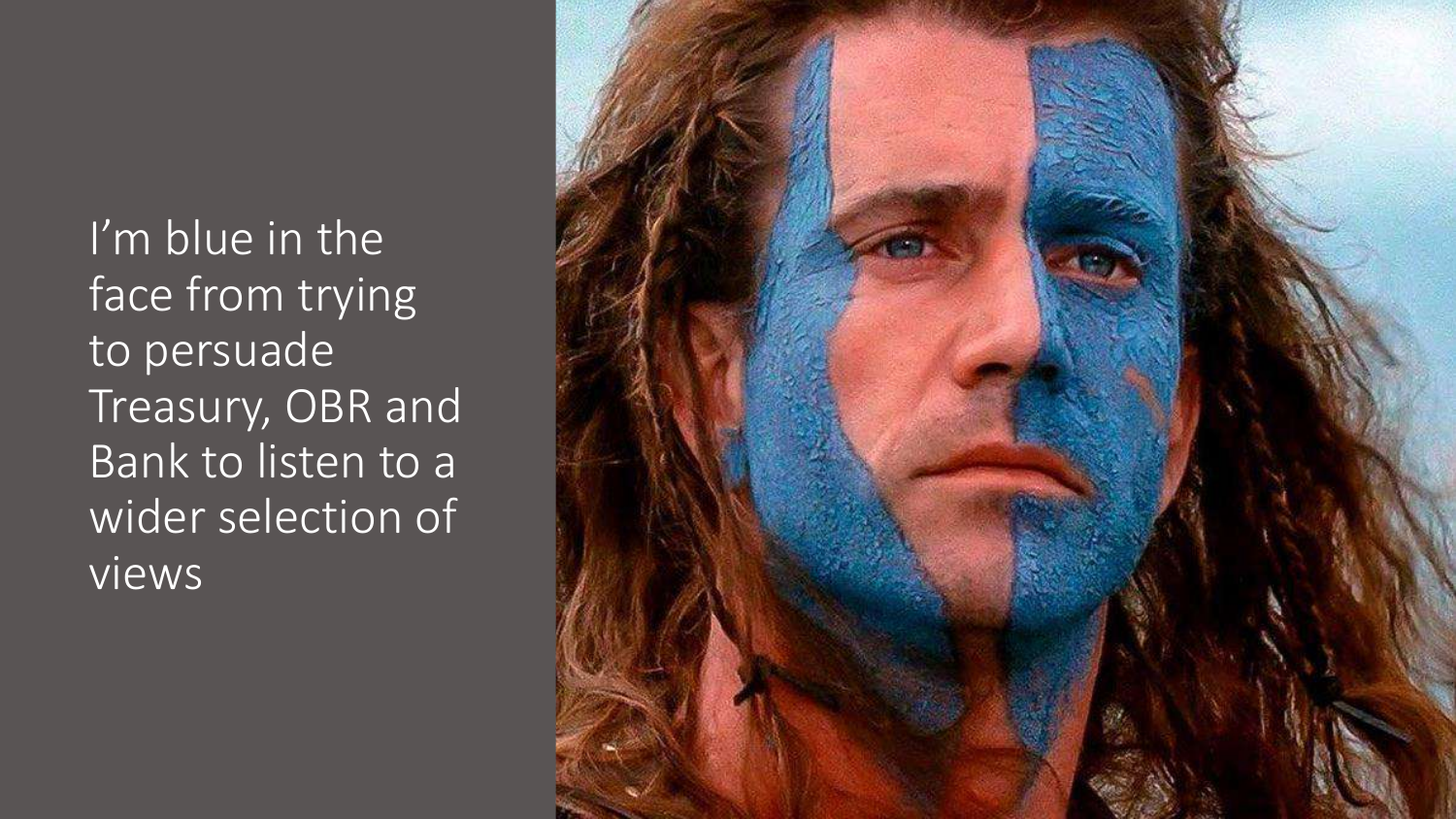# Treasury/OBR/ BoE groupthink

- OBR's modelling process too long winded and complex
- 'Keynesian' models need to be interpreted with a lot of common sense and detailed factual knowledge
- Too much attention to making models work 'in theory' and not enough to making them successful in practice
- Diversity of everything except views
- Unwillingness to pay attention to the consultancy sector who tend to have the practical experience and knowledge
- Consistent failure to predict impacts of major developments – eg GFC, Ukraine, inflation and arguably Brexit
- Economist criticism 'central banks got bored with maintaining price stability and decided to get involved in a variety of more exciting causes including saving the environment and promoting diversity'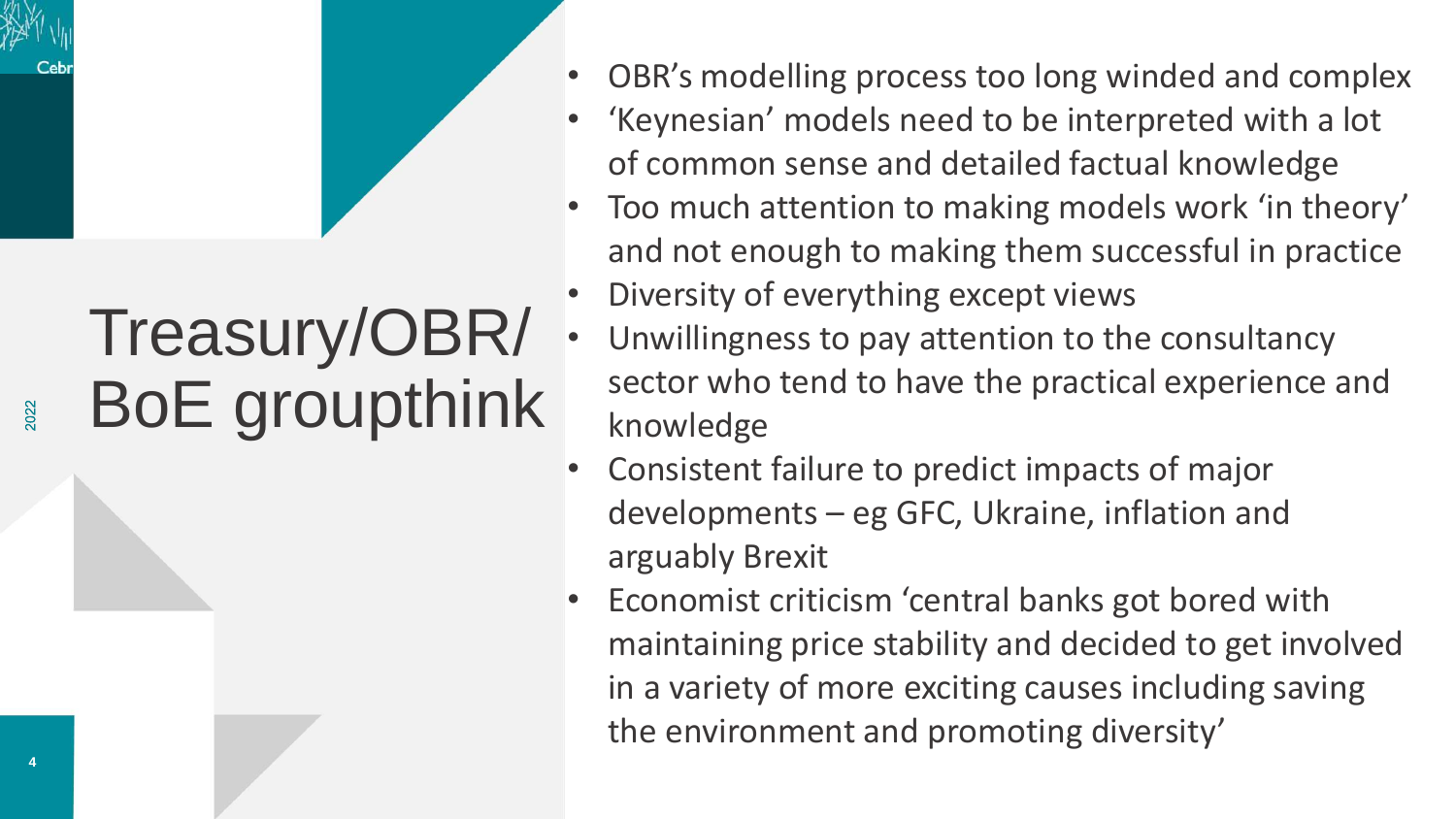

- International causes of inflation (not directly Brexit!)
- Swiss and German experience of the 1970s suggests quite considerable output losses if countries try even partly to insulate themselves from an international inflationary trend
- In the 1970s both Switzerland and Germany were able to cushion the domestic blow by sending 'Gastarbeiter' back home. Not a feasible policy today
- **But what policy can do is preserve confidence in the currency – UK failed to do this in the 1970s and faced both high inflation and calling in the IMF – recent fall in £ this year 'worrying'**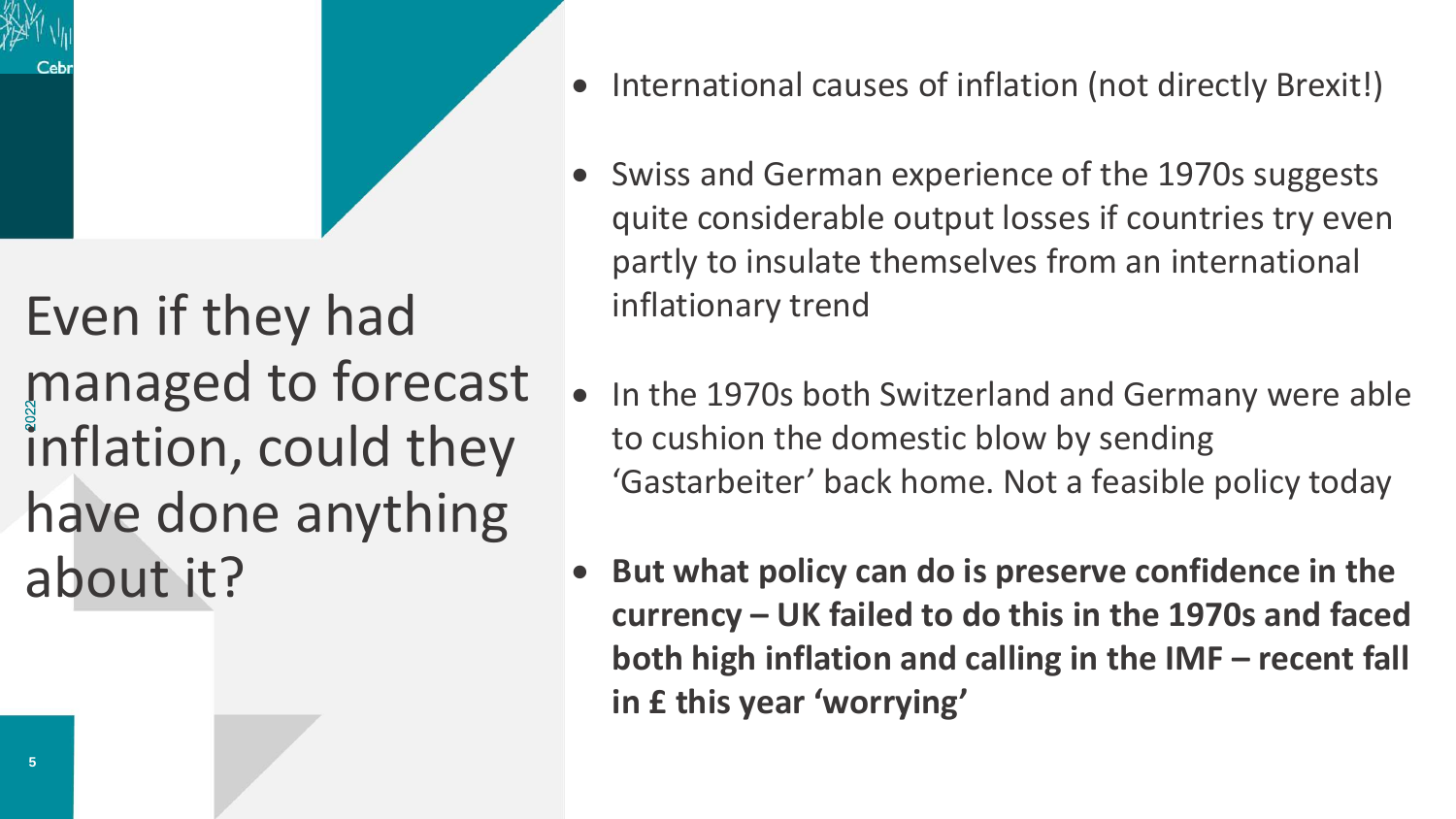On all scenarios the price of oil is likely to fall as demand diminishes due to the high price and alternative sources from Saudi etc become available

#### **Price of oil (average of WTI and Brent) on different scenarios**

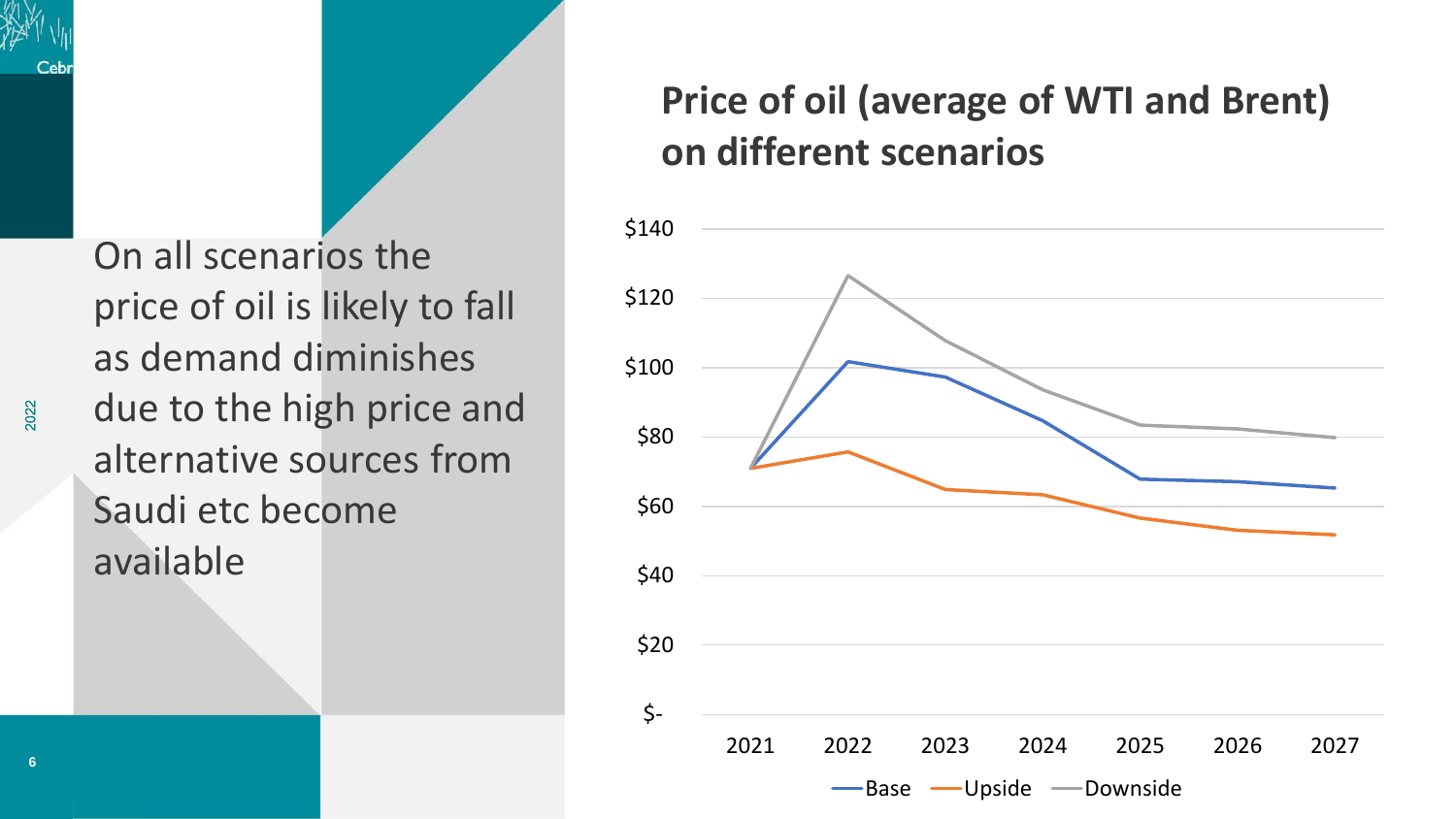Eventually the price of gas will fall from its current exceptionally high level as demand diminishes and new sources of supply emerge

#### **Price of gas \$ per mmbtu on different scenarios**

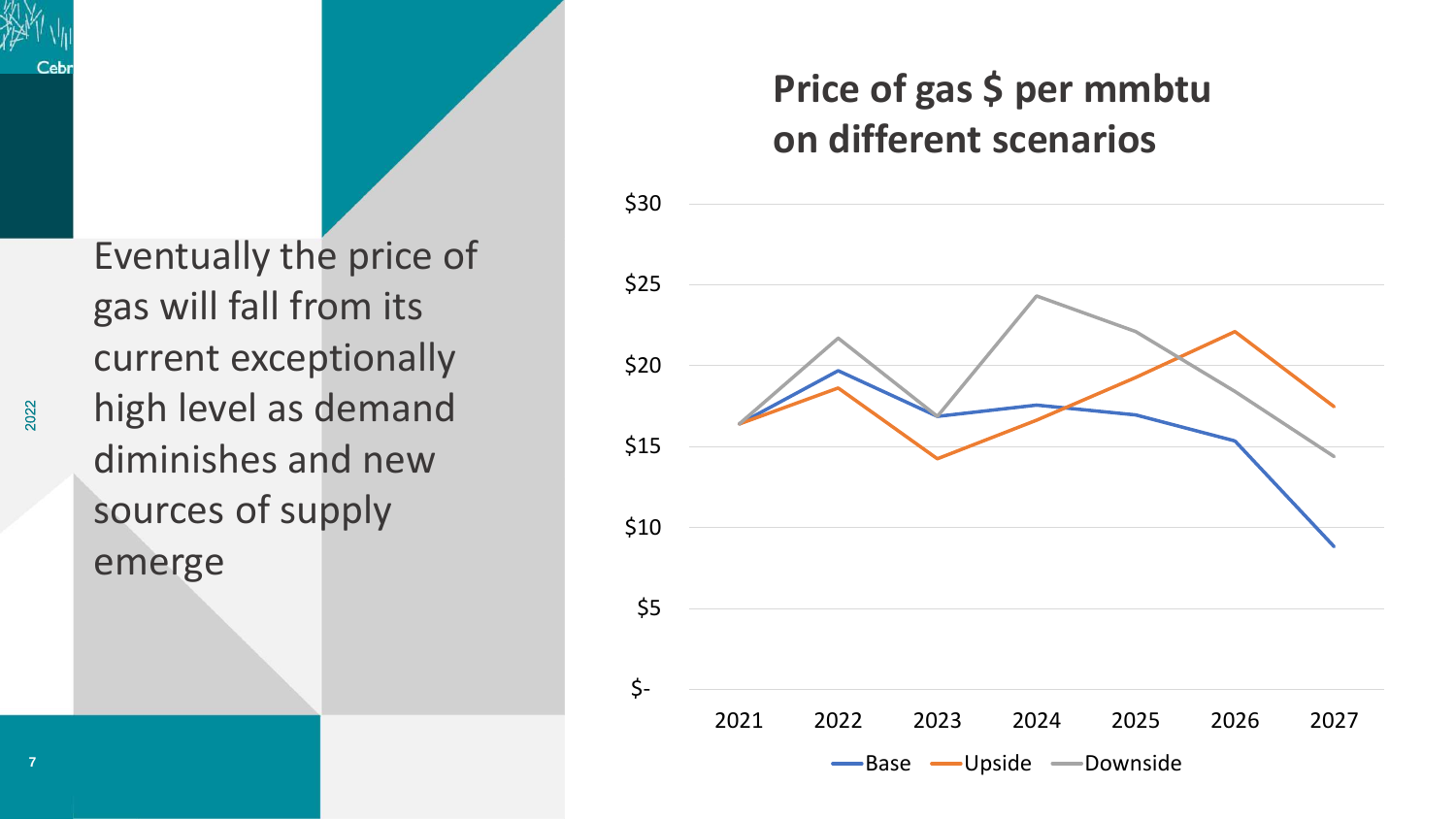

#### **Share of total expenditure on energy, fuel and food by income decile (FY 2019/20)**

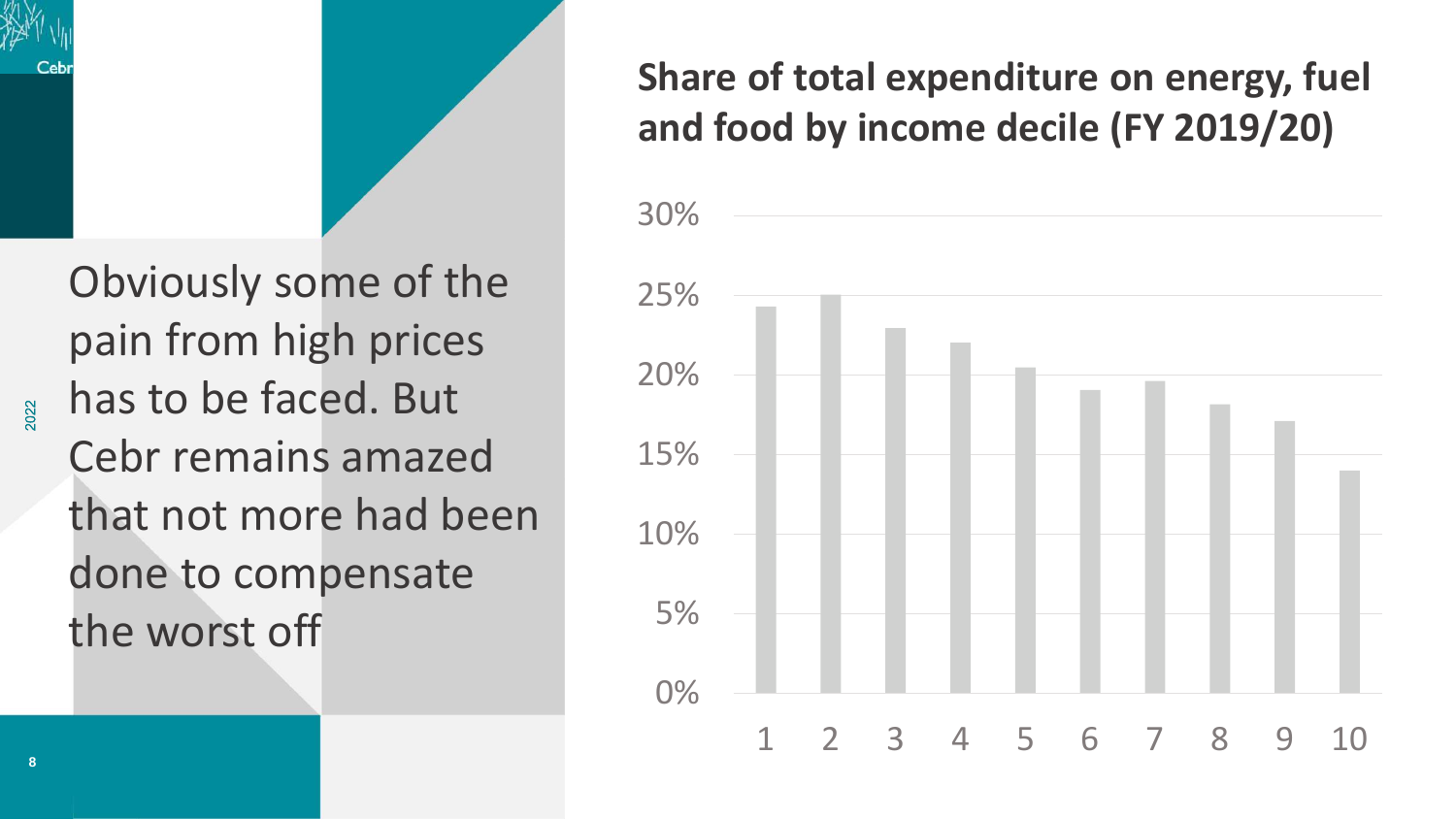Like the Bank we expect inflation to fall (though more slowly). But it is expected only to get within target late 2024

#### **How long will inflation stay high?**

Quarterly inflation



2022

Ceb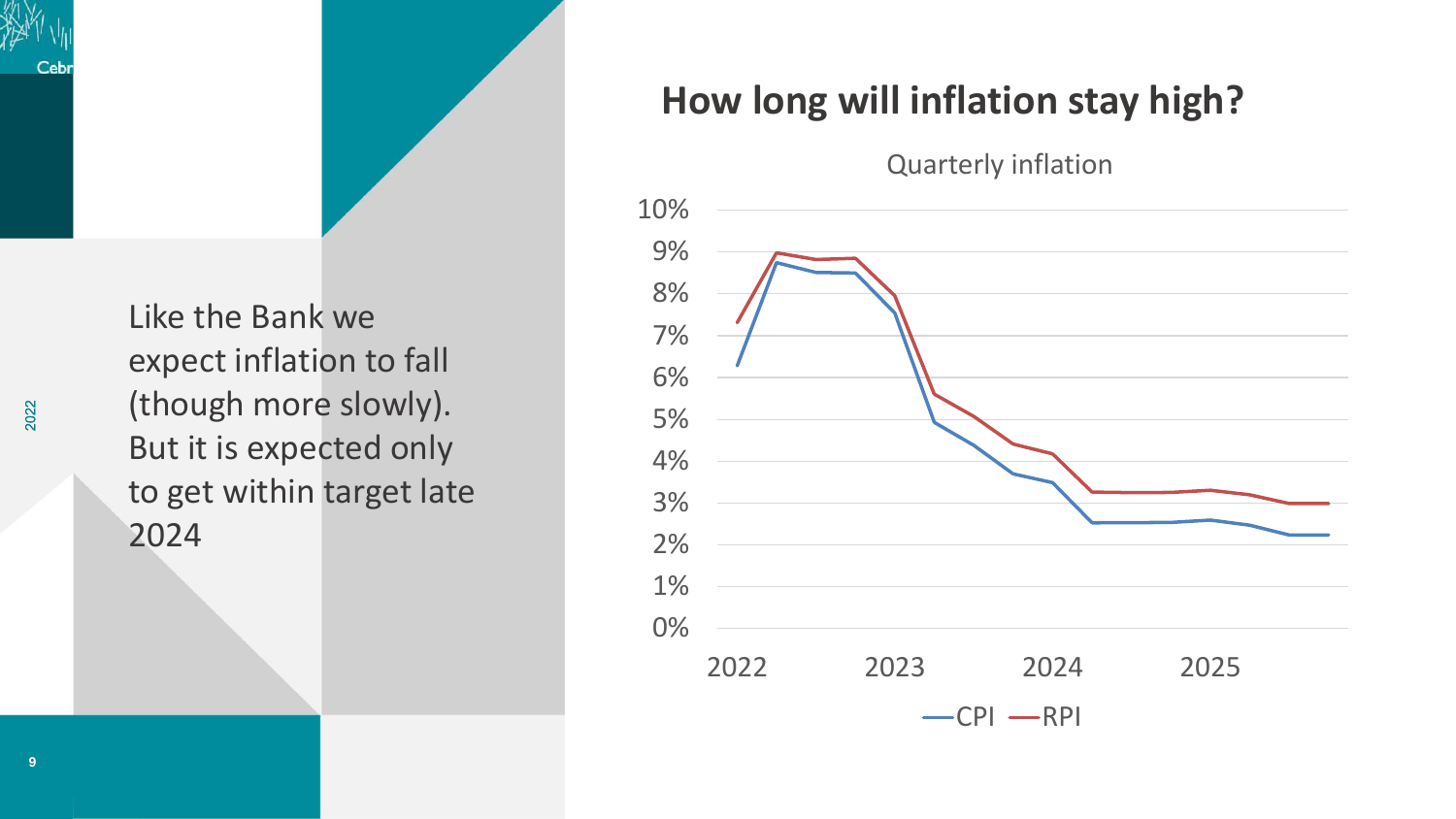

#### **UK real GDP growth**

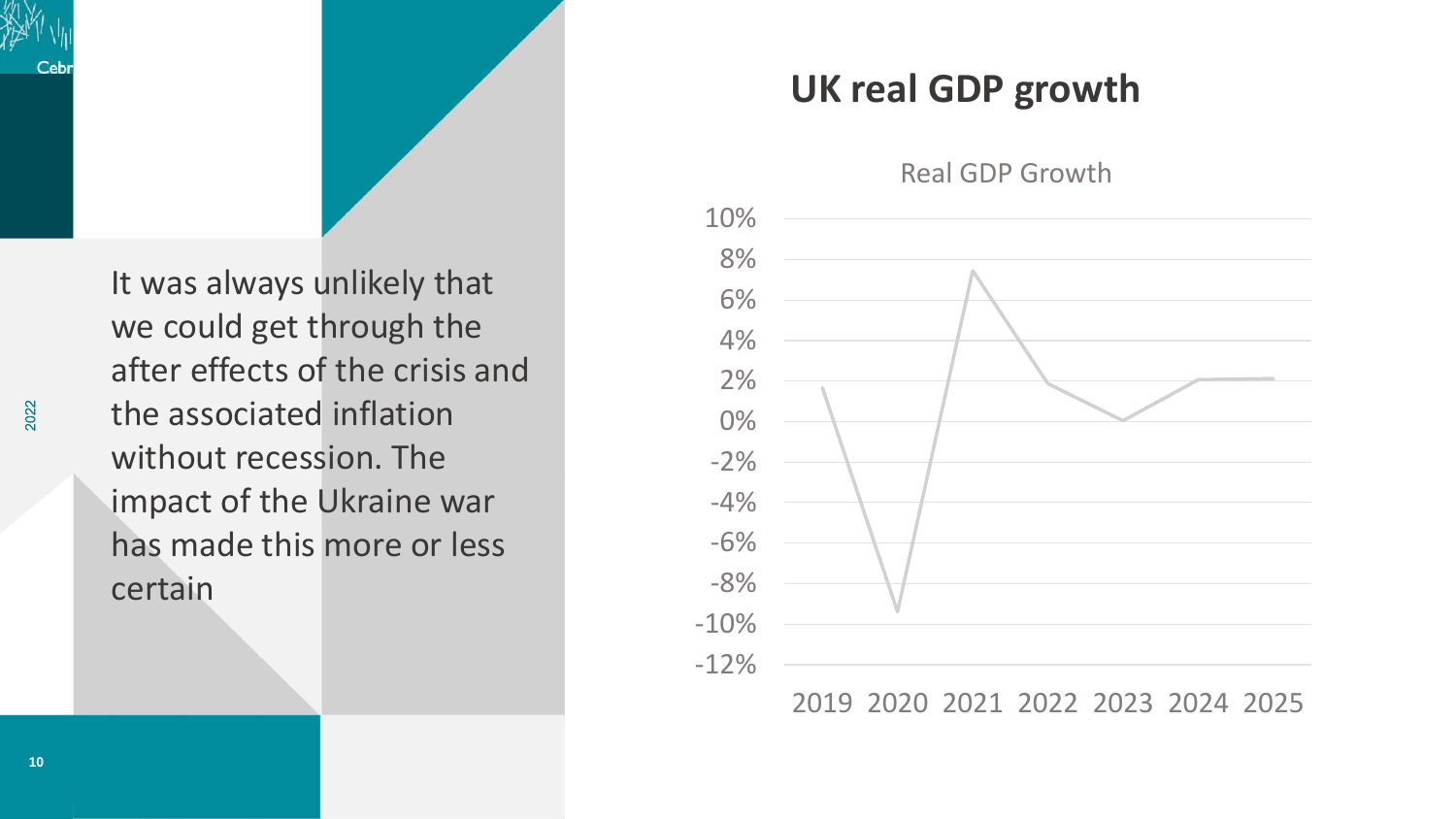## Impact of inflation on business

- The current bout of inflation pushes up costs
- At present companies have pricing power but they are unlikely to have this over the next two years
- We expect to see a major profits squeeze resulting from inflation
- Moreover the higher costs will require a boost to working capital at a time when monetary policy is being tightened
- And the current tax system means that inflationary profits that are not real also get taxed

SO INFLATION IS NOT GOOD FOR THE CORPORATE SECTOR